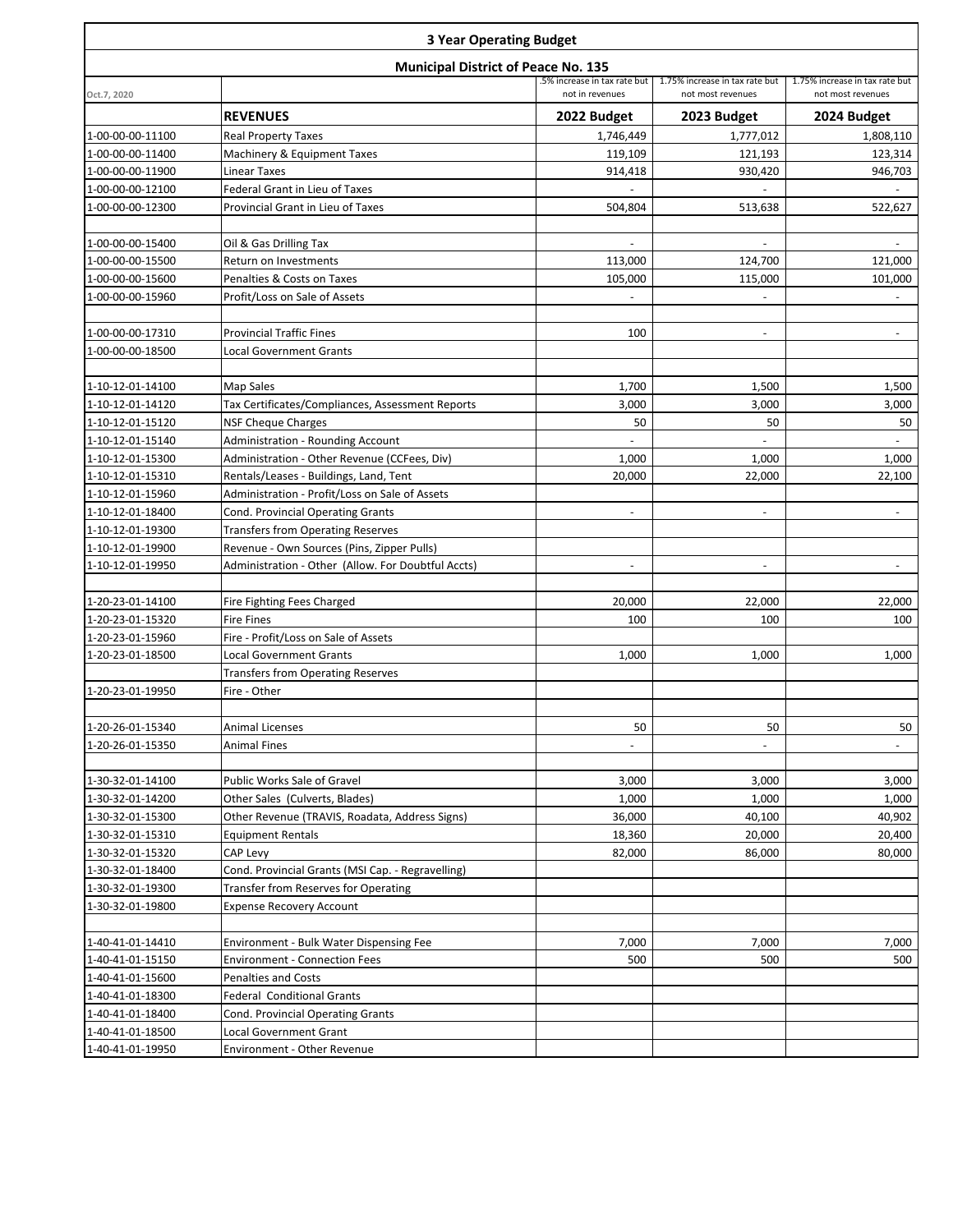| Page 2                         |                                                     |                          |                          |                          |  |
|--------------------------------|-----------------------------------------------------|--------------------------|--------------------------|--------------------------|--|
| <b>3 Year Operating Budget</b> |                                                     |                          |                          |                          |  |
|                                | <b>REVENUES</b>                                     | 2022 Budget              | 2023 Budget              | 2024 Budget              |  |
| 1-40-42-01-14410               | Brownvale Bulk Water Dispensing Fee                 | 800                      | 800                      | 800                      |  |
| 1-40-42-01-14430               | Brownvale Water & Sewer Billings                    | 45,900                   | 46,818                   | 47,754                   |  |
| 1-40-42-01-15300               | Brownvale W&S Fees for Service                      | 150                      | 150                      | 150                      |  |
| 1-40-42-01-15500               | Brownvale Return on Investments                     | 200                      | 200                      | 200                      |  |
| 1-40-42-01-15600               | Brownvale W&S Penalties and Costs                   | 612                      | 624                      | 637                      |  |
| 1-40-42-01-18400               | <b>Cond. Provincial Operating Grants</b>            |                          |                          |                          |  |
| 1-40-42-01-18500               | <b>Local Government Grant</b>                       | $\overline{\phantom{a}}$ | $\blacksquare$           | $\overline{\phantom{a}}$ |  |
| 1-40-42-01-19300               | <b>Transfer from Operating Reserves</b>             | $\blacksquare$           | $\omega$                 |                          |  |
| 1-40-42-01-19950               | Other Revenue                                       | 2,550                    | 2,601                    | 2,653                    |  |
|                                |                                                     |                          |                          |                          |  |
| 1-40-43-01-14100               | Landfill Revenue                                    | 2,500                    |                          |                          |  |
|                                |                                                     |                          |                          |                          |  |
| 1-50-52-01-18400               | Cond. Provincial Operating Grants - FCSS            | 49,738                   | 49,738                   | 49,738                   |  |
|                                |                                                     |                          |                          |                          |  |
| 1-50-56-01-14100               | <b>Cemetery Plot Sales</b>                          | 2,000                    | 2,000                    | 2,000                    |  |
|                                |                                                     |                          |                          |                          |  |
| 1-60-60-01-14110               | Planning - Sale of Land                             |                          |                          |                          |  |
| 1-60-60-01-15270               | Planning - Development Permit Fees                  | 1,550                    | 1,550                    | 1,550                    |  |
| 1-60-60-01-15280               | Planning - Land Use Bylaw Amendment Fees            | 1,500                    | 1,500                    | 1,500                    |  |
| 1-60-60-01-18400               | Cond. Prov. Oper.Grants - MSI (exact amts entered)  | 43,141                   | 43,141                   | 43,141                   |  |
|                                |                                                     |                          |                          |                          |  |
| 1-60-62-01-14100               | ASB Custom Spraying, Weed Picking                   | 5,000                    | 5,000                    | 5,000                    |  |
| 1-60-62-01-15300               | ASB - Other Revenue                                 |                          |                          |                          |  |
| 1-60-62-01-15310               | <b>Equipment Rentals</b>                            | 500                      | 500                      | 500                      |  |
| 1-60-62-01-15960               | Profit/Loss on Sale of Assets                       |                          |                          |                          |  |
| 1-60-62-01-18300               | Cond. Federal Operating Grants (Canada Summer Jobs) | 6,000                    | 6,000                    | 6,000                    |  |
| 1-60-62-01-18400               | Cond. Provincial Operating Grants                   | 122,000                  | 122,000                  | 122,000                  |  |
| 1-60-62-01-19400               | <b>Transfer from Operating Reserves</b>             |                          |                          |                          |  |
| 1-60-62-01-19950               | ASB - Other Revenue                                 |                          |                          |                          |  |
|                                |                                                     |                          |                          |                          |  |
| 1-65-65-01-18400               | Econ. Dev Cond. Prov. Operating Grants (MSI)        | 20,000                   | 20,000                   | 20,000                   |  |
| 1-65-65-01-18500               | Economic Development - Local Govt. Grants           |                          |                          |                          |  |
|                                |                                                     |                          |                          |                          |  |
| 1-70-70-01-14100               | Recreation - Sales of Services                      | $\overline{\phantom{a}}$ | $\blacksquare$           |                          |  |
| 1-70-70-01-15310               | <b>Hall and Grounds Rentals</b>                     | 4,080                    | 4,162                    | 4,245                    |  |
| 1-70-70-01-15500               | Return on Investments                               | 4,000                    | 500                      | 500                      |  |
| 1-70-70-01-18300               | <b>Federal Conditional Grants</b>                   |                          |                          |                          |  |
| 1-70-70-01-18400               | Cond. Provincial Operating Grants (STEP)            |                          |                          |                          |  |
| 1-70-70-01-18500               | Local Govt Operating Grants (M.D. of Fairview)      | 3,500                    | 3,500                    | 3,500                    |  |
| 1-70-70-01-19300               | <b>Transfer From Operating Reserves</b>             | $\blacksquare$           | $\blacksquare$           |                          |  |
| 1-70-70-01-19900               | Revenue From Own Sources                            | $\blacksquare$           | $\overline{\phantom{a}}$ | $\blacksquare$           |  |
|                                |                                                     | $\overline{\phantom{a}}$ | $\blacksquare$           | $\overline{\phantom{a}}$ |  |
| 1-90-97-01-19700               | Prev. Year's Excess Collection on Requis.           | $\overline{\phantom{a}}$ | $\overline{\phantom{a}}$ | $\overline{\phantom{a}}$ |  |
|                                |                                                     |                          |                          |                          |  |
|                                |                                                     |                          |                          |                          |  |
| <b>Total Operating Revenue</b> |                                                     | 4,013,361                | 4,101,047                | 4,138,223                |  |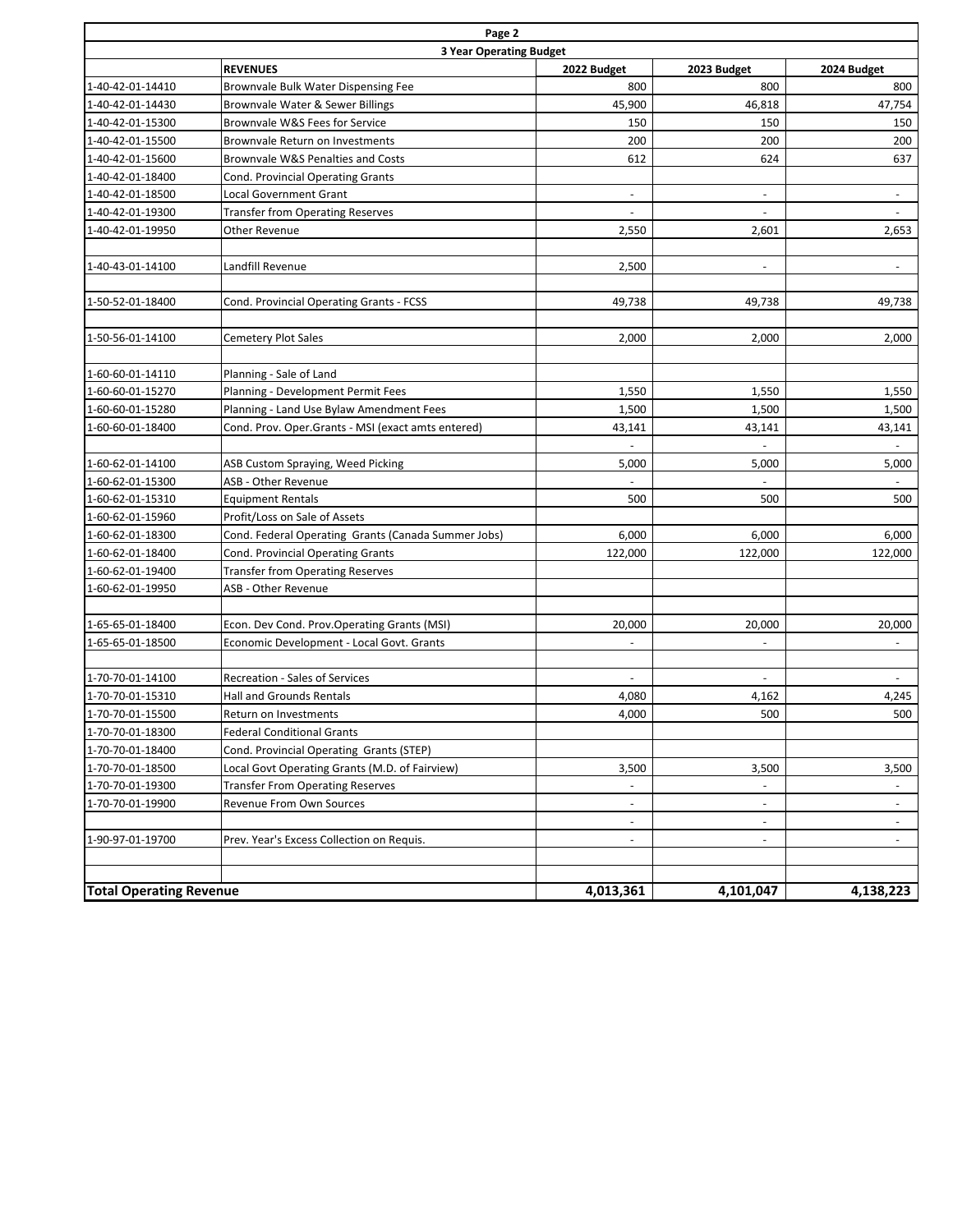| Page 3<br><b>3 Year Operating Budget</b> |                                                            |             |                          |                  |  |
|------------------------------------------|------------------------------------------------------------|-------------|--------------------------|------------------|--|
|                                          |                                                            |             |                          |                  |  |
|                                          | <b>EXPENDITURES</b>                                        | 2022 Budget | 2023 Budget              | 2024 Budget      |  |
| 2-10-11-01-21420                         | <b>Council Benefits</b>                                    | 13,000      | 13,000                   | 13,000           |  |
| 2-10-11-01-21500                         | <b>Council Meeting Fees</b>                                | 68,000      | 68,000                   | 68,000           |  |
| 2-10-11-01-22110                         | <b>Council Travel &amp; Subsistence</b>                    | 92,000      | 92,000                   | 92,000           |  |
| 2-10-11-01-22170                         | Council Telephone/Cellphone                                | 1,800       | 1,800                    | 1,800            |  |
| 2-10-11-01-22210                         | Advertising/Registrations/Memberships                      | 12,000      | 12,000                   | 12,000           |  |
| 2-10-11-01-22740                         | Council Insurance                                          | 771         | 779                      | 786              |  |
|                                          |                                                            |             |                          |                  |  |
|                                          | <b>To Surplus</b>                                          | 989         | 79                       | 2                |  |
| 2-10-12-01-21100                         | C.A.O. Salary                                              | 116,150     | 117,312                  | 118,485          |  |
| 2-10-12-01-21200                         | <b>Administration - Other Salaries</b>                     | 230,280     | 232,583                  | 234,912          |  |
| 2-10-12-01-21220                         | Cost of Sick Days Accrual                                  |             |                          |                  |  |
| 2-10-12-01-21360                         | <b>Workers' Compensation</b>                               | 5,712       | 5,826                    | 5,943            |  |
| 2-10-12-01-21400                         | <b>ARB Meeting Fees</b>                                    | 1,000       | 1,000                    | 1,001            |  |
| 2-10-12-01-21420                         | <b>Administration Staff Benefits</b>                       | 68,340      | 69,707                   | 71,101           |  |
| 2-10-12-01-21430                         | <b>Cost of Vacation Payable</b>                            |             |                          |                  |  |
| 2-10-12-01-22110                         | Travel & Subsistence                                       | 14,000      | 14,000                   | 14,000           |  |
| 2-10-12-01-22120                         | <b>ARB Travel &amp; Subsistence</b>                        | 1,000       | 1,000                    | 1,000            |  |
| 2-10-12-01-22130                         | <b>Bank Charges</b>                                        | 650         | 650                      | 650              |  |
| 2-10-12-01-22150                         | Postage/Freight/Courier                                    | 2,550       | 2,601                    | 2,653            |  |
| 2-10-12-01-22160                         | Auditor                                                    | 16,538      | 17,000                   | 17,000           |  |
| 2-10-12-01-22170                         | Telephone/Cellphone/Fax                                    | 3,060       | 3,121                    | 3,184            |  |
| 2-10-12-01-22210                         | Advertising/Registrations/Memberships                      | 22,220      | 22,442                   | 22,667           |  |
| 2-10-12-01-22320                         | Consulting/Legal Services/Appraisals                       | 20,000      | 20,000                   | 20,000           |  |
| 2-10-12-01-22330                         | <b>Contracted Services incl. Assessments</b>               | 85,000      | 66,000                   | 67,320           |  |
| 2-10-12-01-22370                         | <b>Hosting Meetings</b>                                    | 10,000      | 5,000                    | 5,000            |  |
| 2-10-12-01-22420                         | Contracted Support/Maintenance (IT)                        | 15,000      | 15,000                   | 15,000           |  |
| 2-10-12-01-22440                         | <b>Taxations</b>                                           | 1,175       | 1,175                    | 1,175            |  |
| 2-10-12-01-22520                         | <b>Contracted Repairs</b>                                  | 6,000       | 6,000                    | 6,000            |  |
| 2-10-12-01-22570                         | Janitorial                                                 | 13,770      | 14,045                   | 14,326           |  |
| 2-10-12-01-22740                         | Insurance                                                  | 33,633      | 33,969                   | 34,309           |  |
| 2-10-12-01-22900                         | Elections/Census                                           | 500         | 500                      | 500              |  |
| 2-10-12-01-23100                         | Gov't Services (Land Titles/Linear Assess.)                | 1,000       | 1,000                    | 1,000            |  |
| 2-10-12-01-25100                         | <b>Office Supplies &amp; Parts</b>                         | 20,000      | 20,000                   | 20,000           |  |
| 2-10-12-01-25420                         | <b>Gas Utilities</b>                                       | 7,140       | 7,283                    | 7,428            |  |
| 2-10-12-01-25430                         | <b>Power Utility</b>                                       | 11,220      | 11,444                   | 11,673           |  |
| 2-10-12-01-25440                         | Water & Sewer Utility                                      | 1,000       | 1,000                    | 1,000            |  |
| 2-10-12-01-27000                         | <b>Grants to Persons/Organizations</b>                     | 31,639      | 32,272                   | 32,917           |  |
| 2-10-12-01-27500                         | <b>Local Government Grants</b>                             |             |                          |                  |  |
| 2-10-12-01-29600                         |                                                            | 75,934      | 77,453                   | 79,002<br>16,236 |  |
|                                          | Tax Discounts/Rebates<br>Admin. - Other (Uncollect. Accts) | 15,606      | 15,918                   |                  |  |
| 2-10-12-01-29900<br>2-10-12-01-29910     | <b>Amortization Expense</b>                                | 5,000       | 5,000                    | 5,000<br>76,407  |  |
|                                          |                                                            | 73,440      | 74,909                   |                  |  |
| 2-10-12-01-27600                         | Transfer to Reserves (Gen Res)                             |             |                          |                  |  |
|                                          |                                                            |             |                          |                  |  |
| 2-20-21-01-27400                         | Policing (exact amounts entered)                           | 76,607      | 114,994                  | 114,994          |  |
|                                          |                                                            |             |                          |                  |  |
| 2-20-23-01-21200                         | Firemen Honorariums - \$17.00/hr                           | 21,000      | 21,000                   | 21,000           |  |
| 2-20-23-01-21360                         | <b>Workers' Compensation</b>                               | 357         | 364                      | 371              |  |
| 2-20-23-01-22110                         | Travel & Subsistence                                       | 2,000       | 2,000                    | 2,000            |  |
| 2-20-23-01-22150                         | Postage/Freight/Courier                                    | 500         | 500                      | 500              |  |
| 2-20-23-01-22170                         | Telephone/Cellphone                                        | 2,500       | 2,500                    | 2,500            |  |
| 2-20-23-01-22210                         | Advertising/Registrations/Memberships                      | 3,000       | 3,000                    | 3,000            |  |
| 2-20-23-01-22510                         | Contracted Services (Dispatch, T of G, AFRRCS)             | 77,900      | 79,458                   | 81,047           |  |
| 2-20-23-01-22520                         | <b>Contracted Repairs</b>                                  | 22,440      | 15,000                   | 15,000           |  |
| 2-20-23-01-22560                         | <b>Equipment Rentals</b>                                   | 5,000       | 5,000                    | 5,000            |  |
| 2-20-23-01-22740                         | Insurance                                                  | 12,327      | 12,450                   | 12,575           |  |
| 2-20-23-01-25100                         | Parts & Supplies                                           | 10,000      | 10,000                   | 10,000           |  |
| 2-20-23-01-25210                         | Fuel/Oil/Antifreeze                                        | 5,100       | 5,202                    | 5,306            |  |
| 2-20-23-01-25420                         | <b>Gas Utilities</b>                                       | 2,000       | 2,000                    | 2,000            |  |
| 2-20-23-01-25430                         | <b>Power Utilities</b>                                     | 3,000       | 3,000                    | 3,000            |  |
| 2-20-23-01-27000                         | <b>Grants to Fire Departments</b>                          | 2,000       | 2,000                    | 2,000            |  |
| 2-20-23-01-27500                         | Local Government Grants (V of B) put in exact              | 20,000      | $\overline{\phantom{a}}$ |                  |  |
| 2-20-23-01-29500                         | Loss on Disposal of Assets                                 |             |                          |                  |  |
| 2-20-23-01-29900                         | Fire - Other                                               |             |                          |                  |  |
| 2-20-23-01-29910                         | Amortization                                               | 53,550      | 54,621                   | 55,713           |  |
| 2-20-23-01-27600                         | <b>Transfer to Reserves</b>                                |             |                          |                  |  |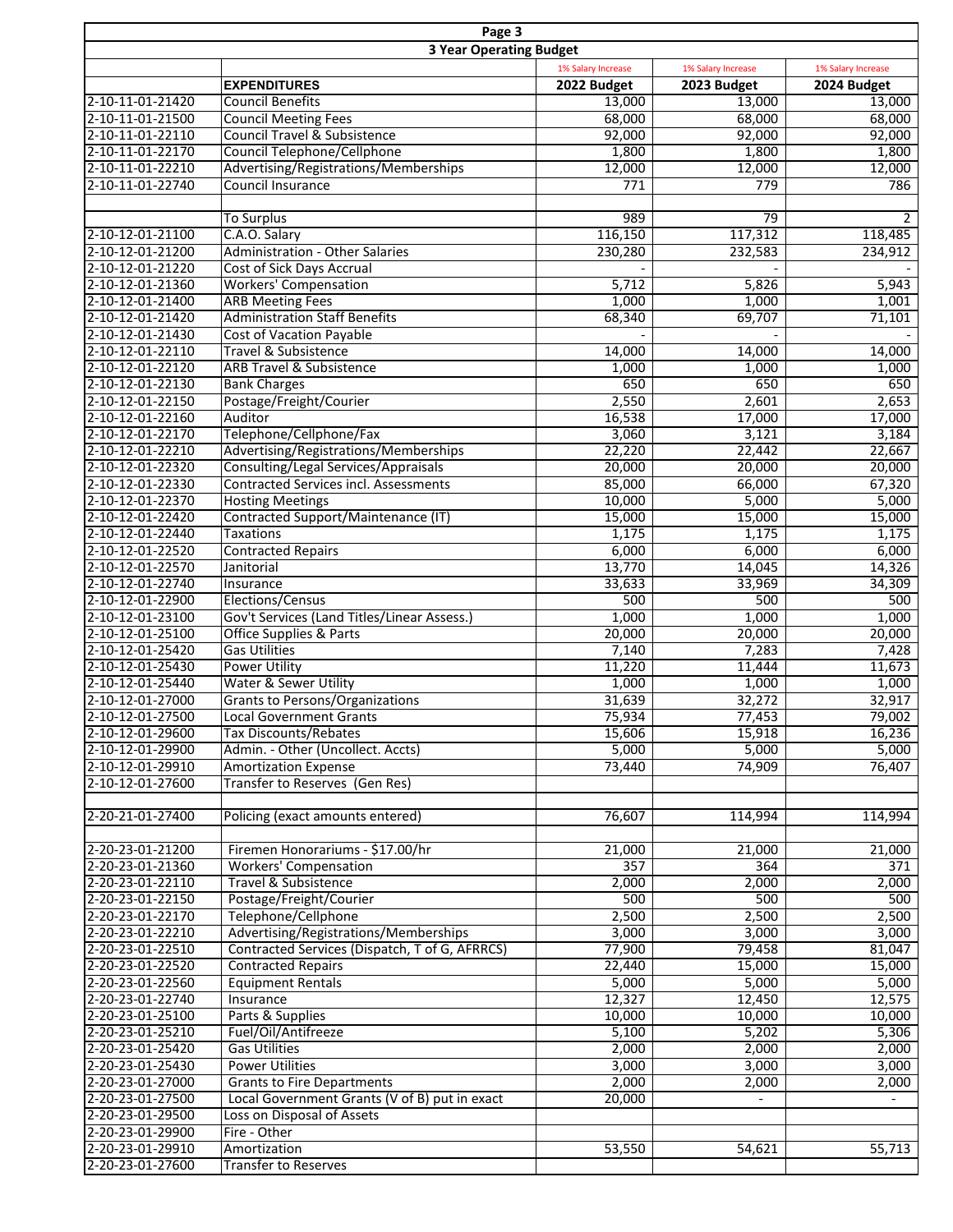| Page 4<br><b>3 Year Operating Budget</b> |                                                      |             |             |             |
|------------------------------------------|------------------------------------------------------|-------------|-------------|-------------|
|                                          | <b>EXPENDITURES</b>                                  | 2022 Budget | 2023 Budget | 2024 Budget |
| 2-20-26-01-22110                         | Travel & Subsistence                                 |             |             |             |
| 2-20-26-01-22170                         | Telephone/Cellphone                                  |             |             |             |
| 2-20-26-01-22210                         | Advertising/Registrations/Memberships                | 200         | 200         | 200         |
| 2-20-26-01-22310                         | Dog Catcher Contracted Services                      | 3,500       | 3,500       | 3,500       |
| 2-20-26-01-22320                         | Prot.Services - Consulting/Legal                     |             |             |             |
| 2-20-26-01-22510                         | Prot. Services - Contracted Services                 |             |             |             |
| 2-20-26-01-25100                         | Prot. Services - Dog Catcher Supplies                | 200         | 200         | 200         |
| 2-20-26-01-25210                         | Prot. Services - Fuel/Oil/Antifreeze                 |             |             |             |
| 2-20-26-01-25230                         | Prot. Services - Equipments Parts & Repairs          |             |             |             |
|                                          |                                                      |             |             |             |
| 2-30-32-01-21200                         | Public Works Salaries & Wages                        | 530,250     | 535,553     | 540,908     |
| 2-30-32-01-21360                         | <b>Workers Compensation</b>                          | 8,160       | 8,323       | 8,490       |
| 2-30-32-01-21420                         | <b>Staff Benefits</b>                                | 96,900      | 98,838      | 100,815     |
| 2-30-32-01-21430                         | Cost of Vacation Payable                             |             |             |             |
| 2-30-32-01-22110                         | <b>Staff Travel &amp; Subsistence</b>                | 4,000       | 4,000       | 4,000       |
| 2-30-32-01-22150                         | Postage/Freight/Courier                              | 4,000       | 4,000       | 4,000       |
| 2-30-32-01-22170                         | Telephone/Cellphone/Modems                           | 4,500       | 4,500       | 4,500       |
| 2-30-32-01-22210                         | Advertising/Memberships/Registrations                | 8,000       | 8,000       | 8,000       |
| 2-30-32-01-22330                         | <b>Engineering &amp; Surveys</b>                     | 20,000      | 20,000      | 20,000      |
| 2-30-32-01-22510                         | <b>Contracted Services</b>                           | 10,000      | 10,000      | 10,000      |
| 2-30-32-01-22520                         | <b>Contracted Repairs</b>                            | 100,000     | 100,000     | 100,000     |
| 2-30-32-01-22600                         | <b>Equipment Rentals</b>                             | 175,000     | 175,000     | 175,000     |
| 2-30-32-01-22740                         | Insurance                                            | 17,675      | 17,852      | 18,030      |
| 2-30-32-01-25100                         | Supplies & Parts                                     | 80,000      | 80,000      | 80,000      |
| 2-30-32-01-25210                         | Fuel/Oil/Antifreeze                                  | 153,000     | 156,060     | 159,181     |
| 2-30-32-01-25340                         | Sand/Gravel                                          | 129,030     | 131,611     | 134,243     |
| 2-30-32-01-25350                         | <b>Road Repairs</b>                                  | 95,000      | 95,000      | 95,000      |
| 2-30-32-01-25420                         | <b>Gas Utilities</b>                                 | 7,140       | 7,283       | 7,428       |
| 2-30-32-01-25430                         | <b>Power Utilities</b>                               | 16,320      | 16,646      | 16,979      |
| 2-30-32-01-25440                         | Water & Sewer Utility                                | 714         | 728         | 743         |
| 2-30-32-01-27000                         | Grants to Persons/Organizations                      |             |             |             |
| 2-30-32-01-29500                         | Loss on Disposal of Assets                           |             |             |             |
| 2-30-32-01-29910                         | <b>Amortization Expense</b>                          | 507,960     | 518,119     | 528,482     |
| 2-30-32-01-27600                         | <b>Transfer to Reserves</b>                          |             |             |             |
|                                          |                                                      |             |             |             |
| 2-33-38-01-27500                         | Airport Local Government Grants (exact amts entered) | 35,000      |             |             |
| 2-40-41-01-22170                         | <b>Telephone Lines/Modems</b>                        | 510         | 520         | 531         |
| 2-40-41-01-22210                         | Advertising/Registrations/Memberships                |             |             |             |
| 2-40-41-01-22510                         | Contracted Services                                  | 5,610       | 5,722       | 5,837       |
| 2-40-41-01-22520                         | <b>Contracted Repairs</b>                            | 5,100       | 5,202       | 5,306       |
| 2-40-41-01-22740                         | Insurance                                            | 954         | 964         | 973         |
| 2-40-41-01-22330                         | Engineering                                          |             |             |             |
| 2-40-41-01-25100                         | Supplies & Parts                                     | 1,500       | 1,500       | 1,500       |
| 2-40-41-01-25420                         | <b>Gas Utilities</b>                                 | 714         | 728         | 743         |
| 2-40-41-01-25430                         | <b>Power Utilities</b>                               | 7,344       | 7,491       | 7,641       |
| 2-40-41-01-25440                         | Water & Sewer Utility (Truck Fill)                   | 510         | 520         | 531         |
| 2-40-41-01-27000                         | Grants to Persons/Organizations                      |             |             |             |
| 2-40-41-01-29900                         | Environment - Other                                  | 500         | 500         | 500         |
| 2-40-41-01-29910                         | <b>Amortization Expense</b>                          | 14,790      | 15,086      | 15,388      |
| 2-40-41-01-27600                         | <b>Transfer to Reserves</b>                          |             |             |             |
|                                          |                                                      |             |             |             |
| 2-40-42-01-21200                         | W&S Salaries (15%)                                   |             |             |             |
| 2-40-42-01-21420                         | <b>W&amp;S Benefits</b>                              |             |             |             |
| 2-40-42-01-22150                         | Postage/Freight/Courier                              | 4,000       | 4,000       | 4,000       |
| 2-40-42-01-22170                         | Modems/Telephone/Cellphone                           | 2,550       | 2,601       | 2,653       |
| 2-40-42-01-22510                         | <b>Contracted Services</b>                           | 23,460      | 23,929      | 24,408      |
| 2-40-42-01-22520                         | <b>Contracted Repairs</b>                            | 7,140       | 7,283       | 7,428       |
| 2-40-42-01-22740                         | Insurance                                            | 758         | 766         | 773         |
| 2-40-42-01-25380                         | Parts & Supplies                                     | 5,000       | 5,000       | 5,000       |
| 2-40-42-01-25420                         | <b>Gas Utilities</b>                                 | 2,040       | 2,081       | 2,122       |
| 2-40-42-01-25430                         | <b>Power Utilities</b>                               | 6,834       | 6,971       | 7,110       |
| 2-40-42-01-27500                         | <b>Local Government Grants</b>                       |             |             |             |
| 2-40-42-01-29600                         | W&S Billing Discounts/Rebates                        | 275         | 275         | 275         |
| 2-40-42-01-29900                         | Brownvale - Other                                    | 500         | 500         | 500         |
| 2-40-42-01-29910                         | <b>Amortization Expense</b>                          | 19,890      | 20,288      | 20,694      |
| 2-40-42-01-27600                         | <b>Transfer to Reserves</b>                          |             |             |             |
|                                          |                                                      |             |             |             |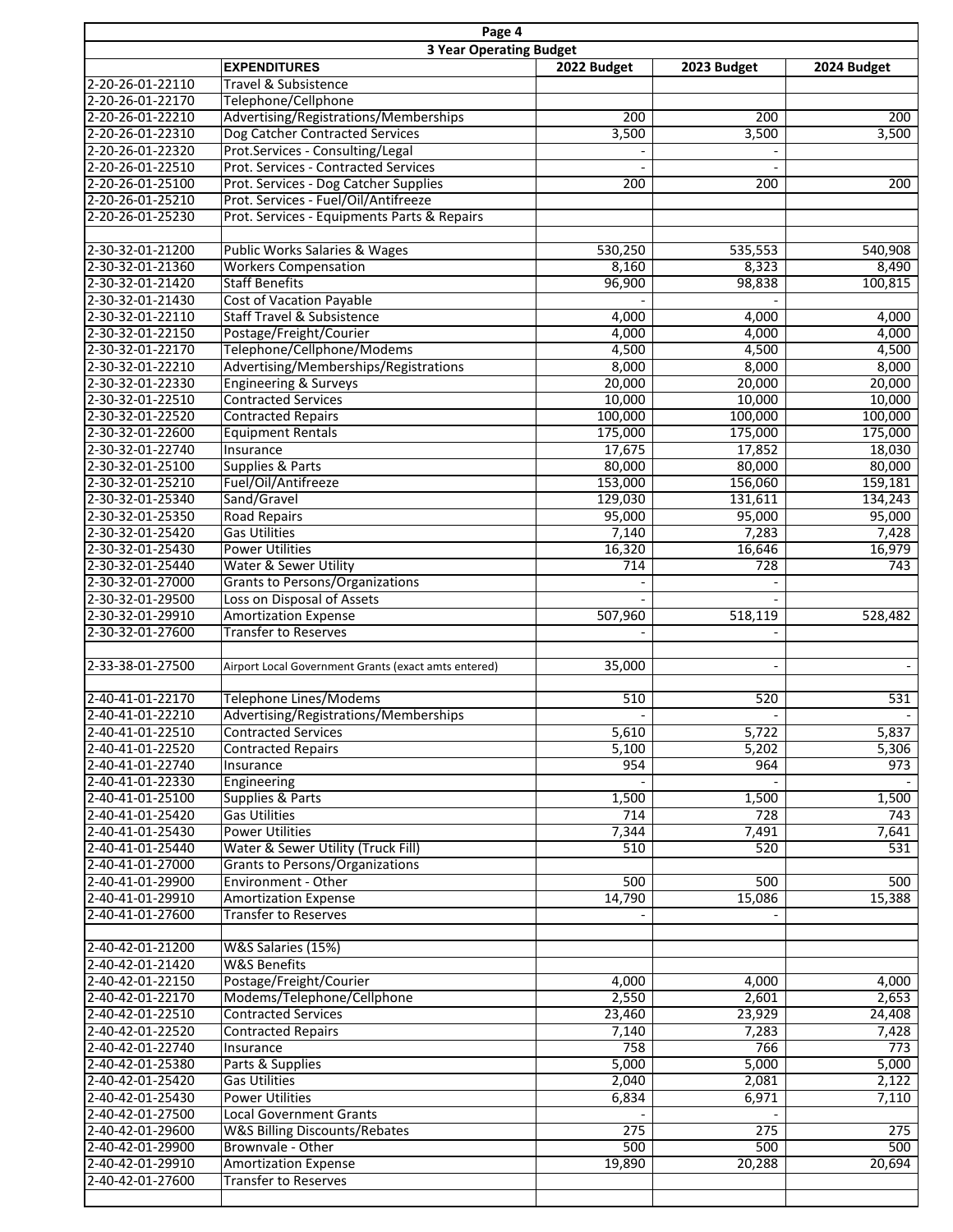| Page 5                         |                                             |                          |                          |                          |
|--------------------------------|---------------------------------------------|--------------------------|--------------------------|--------------------------|
| <b>3 Year Operating Budget</b> |                                             |                          |                          |                          |
|                                | <b>EXPENDITURES</b>                         | 2022 Budget              | 2023 Budget              | 2024 Budget              |
| 2-40-43-01-21200               | Landfill Salaries (10%)                     | 7,070                    | $\blacksquare$           | $\blacksquare$           |
| 2-40-43-01-21360               | <b>Workers' Compensation</b>                | 278                      | $\overline{\phantom{a}}$ |                          |
| 2-40-43-01-21420               | <b>Staff Benefits</b>                       | 1,414                    | $\overline{\phantom{a}}$ | $\overline{\phantom{a}}$ |
| 2-40-43-01-22510               | Contracted Services (landfill operator)     | 6,500                    |                          |                          |
| 2-40-43-01-25100               | Supplies & Parts                            | 5,000                    |                          |                          |
| 2-40-43-01-27000               | <b>Grants to Persons/Organizations</b>      | 2,000                    |                          |                          |
| 2-40-43-01-27430               | <b>Allowance for Landfill Closure</b>       | 2,500                    | 2,500                    |                          |
| 2-40-43-01-27500               | <b>Local Government Grants</b>              | 12,240                   | 12,485                   | 12,734                   |
| 2-40-43-01-                    | <b>Annual LLRWMSC Fee</b>                   | 35,000                   | 70,000                   | 70,000                   |
| 2-40-43-01-29910               | <b>Amortization Expense</b>                 |                          |                          |                          |
| 2-40-43-01-27600               | <b>Transfer to Reserves (LLRWMSC)</b>       | $\overline{\phantom{a}}$ | $\blacksquare$           | $\overline{\phantom{a}}$ |
|                                |                                             |                          |                          |                          |
| 2-50-52-01-27000               | <b>FCSS Grants to Persons/Organizations</b> |                          |                          |                          |
| 2-50-52-01-27500               | <b>FCSS Local Government Grants</b>         | 63,000                   | 63,000                   | 63,000                   |
|                                |                                             |                          |                          |                          |
| 2-50-56-01-22510               | <b>Contracted Services</b>                  | 2,000                    | 2,000                    | 2,000                    |
| 2-50-56-01-25100               | Supplies & Parts                            | 1,000                    | 1,000                    | 1,000                    |
| 2-50-56-01-27000               | Grants to Persons/Organizations (GC)        | 2,500                    | 2,500                    | 2,500                    |
| 2-50-56-01-27500               | Local Government Grants (T of G)            | 2,500                    | 2,500                    | 2,500                    |
|                                |                                             |                          |                          |                          |
| 2-60-60-01-21500               | Devel. Appeal Board Meeting Fees            | 1,000                    | 1,000                    | 1,000                    |
| 2-60-60-01-22110               | Devel. Appeal Board Travel & Subsistence    | 400                      | 400                      | 400                      |
| 2-60-60-01-22210               | Advertising/Registrations/Memberships       | 4,000                    | 4,000                    | 4,000                    |
| 2-60-60-01-22250               | Land for Resale Expenses                    |                          |                          |                          |
| 2-60-60-01-22310               | <b>Contracted Services - AltaLis</b>        | 714                      | 728                      | 743                      |
| 2-60-60-01-22510               | <b>Contracted Services - MMSA</b>           | 88,001                   | 89,761                   | 91,556                   |
|                                |                                             |                          |                          |                          |
| 2-60-62-01-21100               | <b>Fieldman Salary</b>                      | 99,990                   | 100,990                  | 102,000                  |
| 2-60-62-01-21200               | <b>Other ASB Salaries</b>                   | 141,400                  | 142,814                  | 144,242                  |
| 2-60-62-01-21210               | <b>ASB Board Meeting Fees</b>               | 15,000                   | 15,000                   | 15,000                   |
| 2-60-62-01-21360               | <b>Workers' Compensation</b>                | 3,376                    | 3,444                    | 3,512                    |
| 2-60-62-01-21420               | <b>Staff Benefits</b>                       | 39,270                   | 40,055                   | 40,857                   |
| 2-60-62-01-21430               | <b>Cost of Vacation Payable</b>             |                          |                          |                          |
| 2-60-62-01-22110               | <b>Staff Travel &amp; Subsistence</b>       | 4,800                    | 4,800                    | 4,800                    |
| 2-60-62-01-22120               | Board Travel & Subsistence                  | 10,200                   | 10,404                   | 10,612                   |
| 2-60-62-01-22150               | Postage/Freight/Courier                     | 1,734                    | 1,769                    | 1,804                    |
| 2-60-62-01-22170               | Telephone/Cellphones                        | 1,020                    | 1,040                    | 1,061                    |
| 2-60-62-01-22210               | Advertising/Registrations/Memberships       | 10,000                   | 10,000                   | 10,000                   |
| 2-60-62-01-22370               | Hosting Meetings/Tours/Workshops            | 10,000                   | 4,500                    | 10,000                   |
| 2-60-62-01-22430               | <b>Contracted Repairs</b>                   | 6,000                    | 6,000                    | 6,000                    |
| 2-60-62-01-22510               | Contracted Services (VSI)                   | 21,500                   | 21,500                   | 21,500                   |
| 2-60-62-01-22560               | <b>Equipment Rentals</b>                    | 1,500                    | 1,500                    | 1,500                    |
| 2-60-62-01-22740               | Insurance                                   | 2,651                    | 2,678                    | 2,704                    |
| 2-60-62-01-25100               | Supplies & Parts                            | 13,500                   | 13,500                   | 13,500                   |
| 2-60-62-01-25120               | <b>Weed Control / Reseeding</b>             | 60,000                   | 60,000                   | 60,000                   |
| 2-60-62-01-25130               | <b>Fusarium Tests</b>                       | 9,180                    | 9,364                    | 9,551                    |
| 2-60-62-01-25140               | Pest Control (Beaver, Boars, Coyotes)       | 3,000                    | 3,000                    | 3,000                    |
| 2-60-62-01-25210               | Fuel/Oil/Antifreeze                         | 8,160                    | 8,323                    | 8,490                    |
| 2-60-62-01-25420               | <b>Gas Utilities</b>                        | 1,836                    | 1,873                    | 1,910                    |
| 2-60-62-01-27000               | Grants to Persons/Organizations             | 22,100                   | 22,100                   | 22,100                   |
| 2-60-62-01-29910               | <b>Amortization Expense</b>                 | 63,240                   | 64,505                   | 65,795                   |
| 2-60-62-01-27600               | <b>Transfer To Reserves</b>                 |                          |                          |                          |
|                                |                                             |                          |                          |                          |
| 2-65-65-01-22510               | Economic Develop. Cont. Services            |                          |                          |                          |
| 2-65-65-01-27500               | Economic Develop. Local Government Grant    | 32,670                   | 32,670                   | 32,670                   |
| 2-65-65-01-27600               | <b>Transfer to Reserves</b>                 |                          |                          |                          |